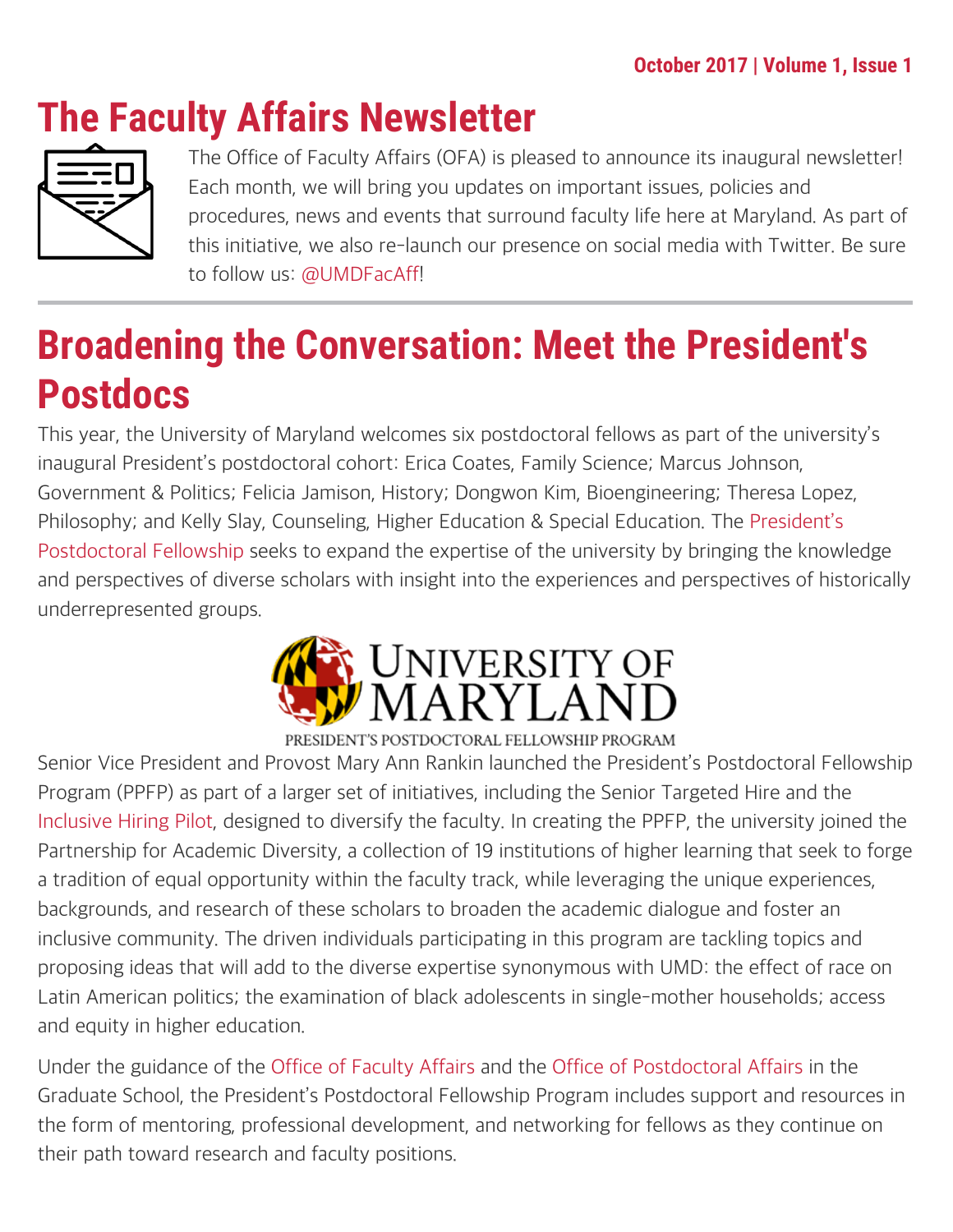"We are excited to provide resources and opportunities for our presidential postdoctoral fellows, and all postdocs, to enhance their academic careers," said Blessing Enekwe, Program Director, Office of Postdoctoral Affairs. "It is an honor to have these talented individuals become part of, and further shape, our campus community."

Each month, the Office of Faculty Affairs will host a conversation with one of our new Presidential Postdoctoral Fellows, in which we will discuss their research, their life at Maryland, and how they hope to make an impact on campus and beyond.

If you know someone who is interested in being considered for the President's Postdoctoral Fellowship Program, applications are now being accepted for the 2018-2019 academic year through Tuesday, November 1. For more information, visit the [program website](https://faculty.umd.edu/presidentspostdoc/) or contact [umd-postdocs@umd.edu.](mailto:umd-postdocs@umd.edu)

## **Recognition & Awards 2017-18 Distinguished University Professors**

Congratulations to Distinguished University Professors (DUP): Ritu Agarwal, Robert H. Smith School of Business; Thomas M. Antonsen, Department of Electrical and Computer Engineering, Department of Physics and Institute for Research in Electronics and Applied Physics; Catherine Fenselau, Department of Chemistry and Biochemistry; and Michele Gelfand, Department of Psychology. On September 13, these professors were acknowledged by President Loh for their achievements at the annual Faculty & Staff Convocation.

### **2017-18 Distinguished Scholar-Teachers**

Congratulations to Distinguished Scholar-Teachers (DST): Rajshree Agarwal, Robert H. Smith School of Business; Karen Carleton, Biology; Sandra Gordon-Salant, Hearing and Speech Sciences; Jonathan Katz, Computer Science and Institute for Advanced Computer Studies; Srinivasa Raghavan, Chemical and Biomolecular Engineering; and Jennifer Rice, College of Education. Each year Distinguished Scholar-Teachers, honored for their outstanding accomplishments in both scholarship and teaching, give lectures on topics related to research in their fields.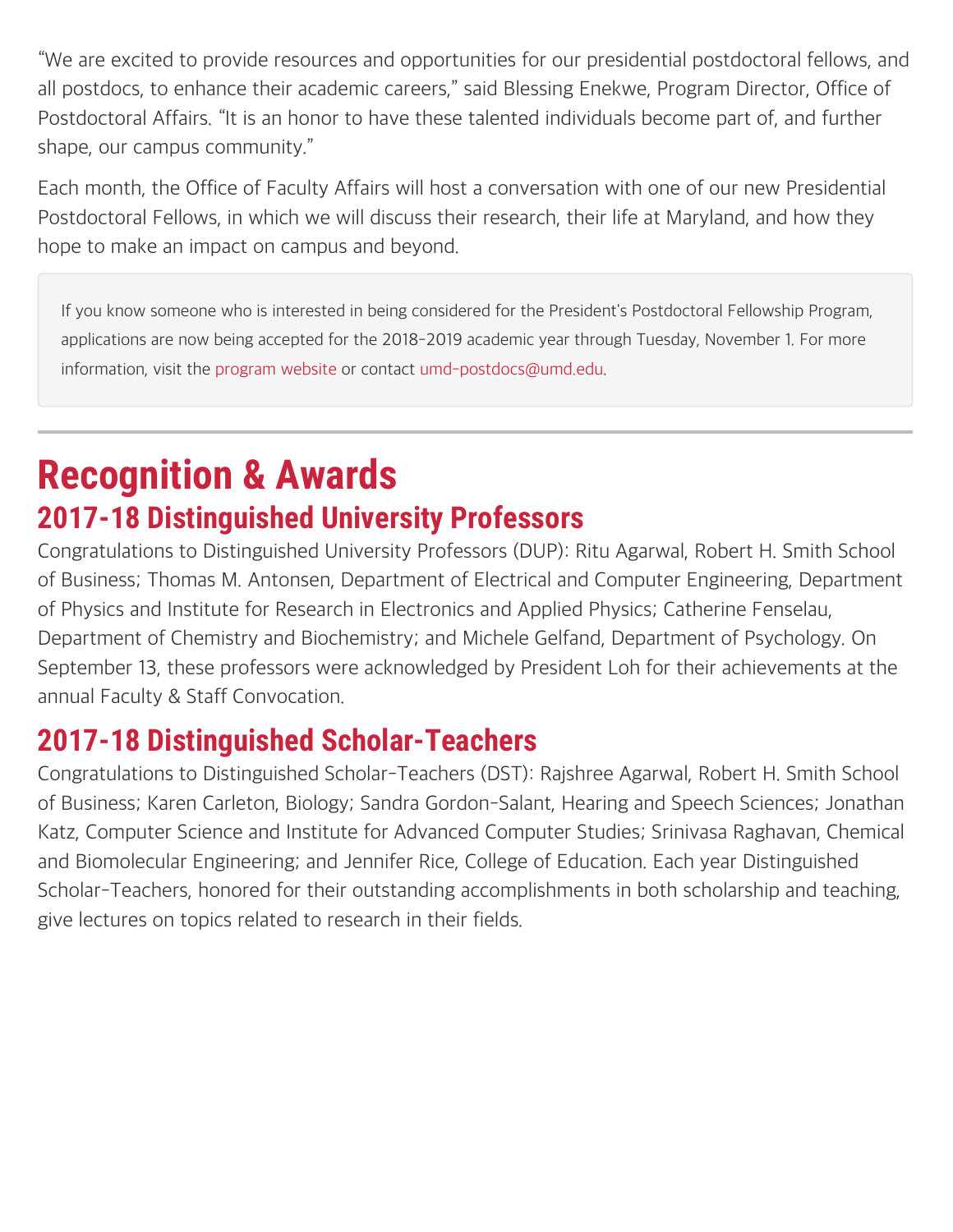The first lecture in the series, "Cryptographic Perspectives on the Future of Privacy" was given by Professor Jonathan Katz on September 6. [Click here](https://faculty.umd.edu/awards/sched_dst.html) or see below or for upcoming lecture dates.

### **Big 10 Academic Alliance**

DST Lecture

Congratulations to this year's [Academic Leadership Program](https://faculty.umd.edu/awards/list_alf.html) (ALP) Fellows: Mike Faulkender, Robert H. Smith School of Business; Jason Geary, School of Music; Philip Joyce, School of Public Policy; Doron Levy, Department of Mathematics; Daryle Williams, Department of History;

and [Department Executive Officer](https://faculty.umd.edu/awards/list_deo.html) (DEO) Fellows: Oscar Barbarin, Department of African American Studies; James Hanson, Department of Agricultural & Resource Economics; Kelly Mix, Department of Human Development and Quantitative Methodology; and Rochelle Newman, Department of Hearing & Speech Sciences.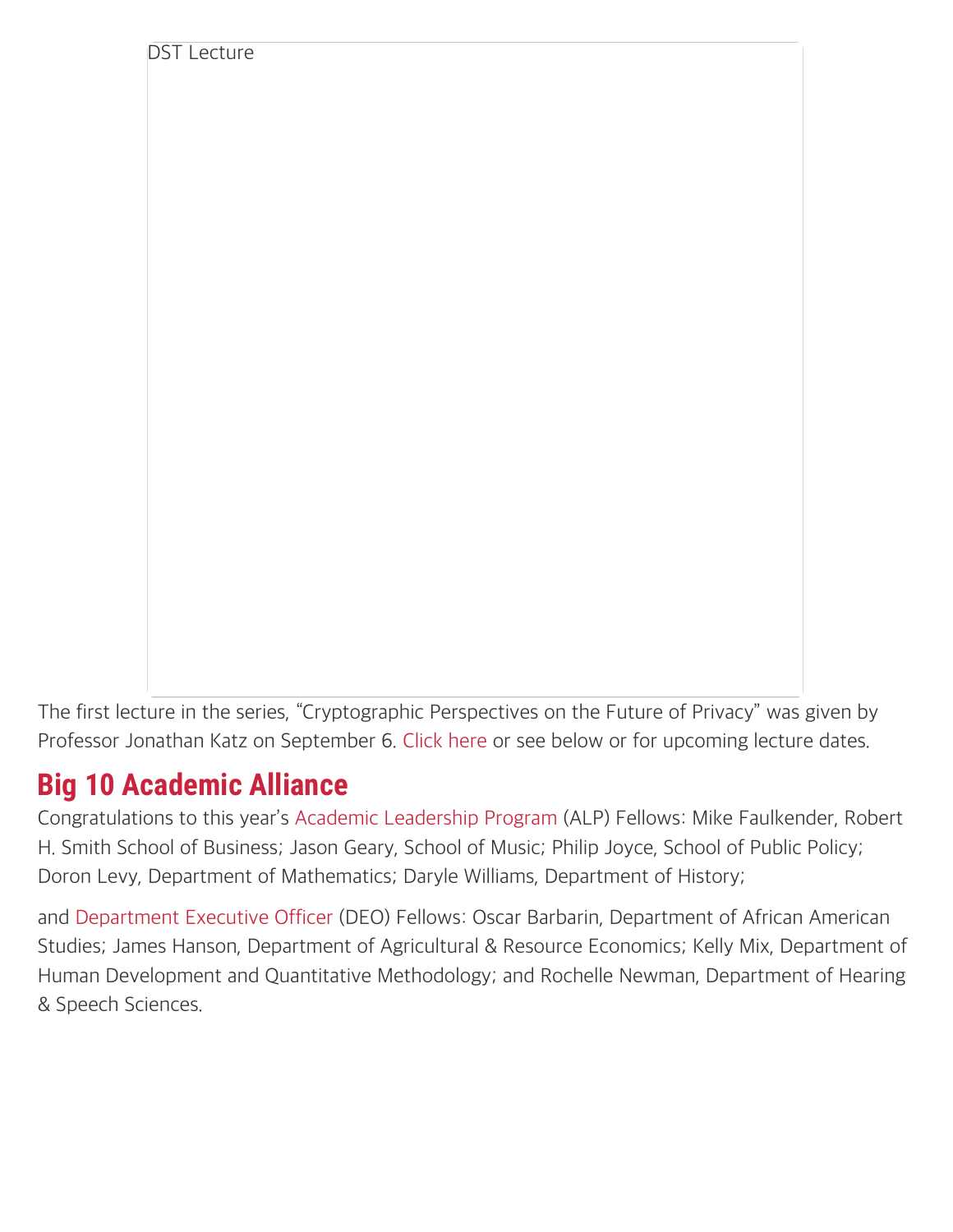Big Ten Academic Alliance



These Fellows participate in Big Ten Academic Alliance leadership seminars throughout the academic year.

## **Call for Nominations**

A call for nominations has been issued for the following awards:

#### **2018-2019 Distinguished Scholar-Teacher Awards**

Nomination period September 15 - October 15; Full Nomination Dossier Due November 30, 2017

#### **2018-2019 Distinguished University Professor Awards**

Nomination period October 1 - November 15; Full Nomination Dossier Due January 15, 2018

## **Faculty Development Monthly Faculty Engagement Series**

This September, OFA launched "UMD – At Home and in the World," in which we explore crucial topics of local, national, and international concern related to the research conducted by your colleagues. The series of events is a great way to connect and meet new faculty members on campus. The first program in the series focused on Sustainability and featured speakers Ralph Bennett, Architecture; Ming Hu, Architecture; Ross Salawitch, Atmospheric & Oceanic Science; and Nathan Hultman, Public Policy. Our next event will focus on Research Ethics and feature Philip DeShong, Chemistry and Biochemistry; Jessica Vitak, College of Information Studies and Robert Slevc, Psychology. Save the Date: October 26 | 3:30 pm - 5:00 pm 0100 Marie Mount Hall.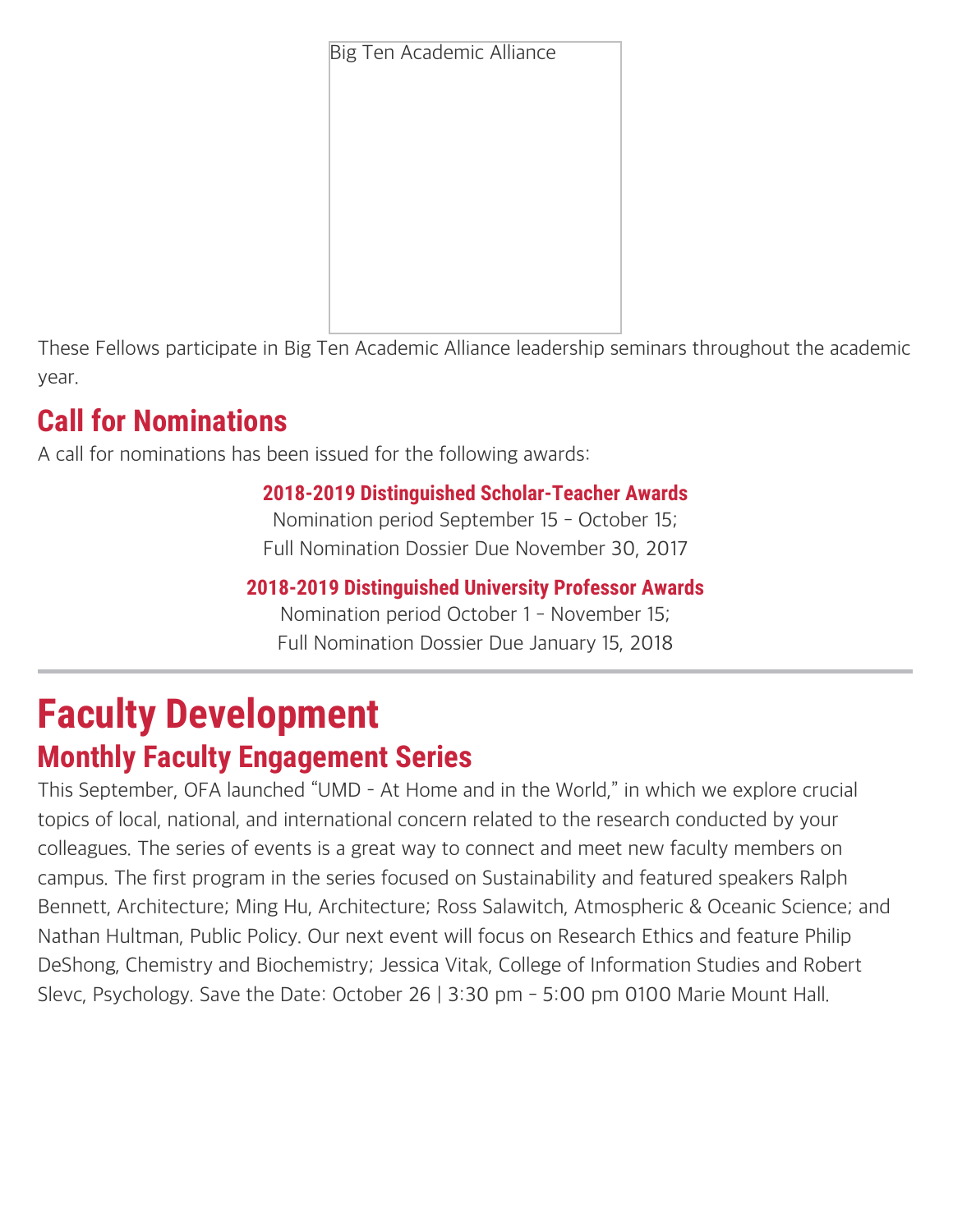If you have ideas on future topics that we can highlight, [contact us.](mailto:faculty@umd.edu)

#### **Culturally Aware Mentor Training**

Engagement Series

In Spring 2018, faculty members will have an opportunity to enroll in a modified version of the National Research Mentoring Network's (NRMN) Culturally Aware Mentoring (CAM) Training Program. Organized by the NRMN CAM subgroup, which includes UMD's Stephen B. Thomas, the program aims to "address and attend to diversity issues in science, not just bringing diverse people into science" according to Angela Byars-Winston, NRMN, University of Wisconsin Madison. More information about the program can be found [here](https://nrmnet.net/culturally-aware-mentoring-a-new-mentor-training-module/#) and details about this initiative will be provided later in the fall semester. The National Research Mentoring Network (NRMN) is a nationwide consortium of biomedical professionals and institutions collaborating to provide all trainees across the biomedical, behavioral, clinical and social sciences with evidencebased mentorship and professional development programming.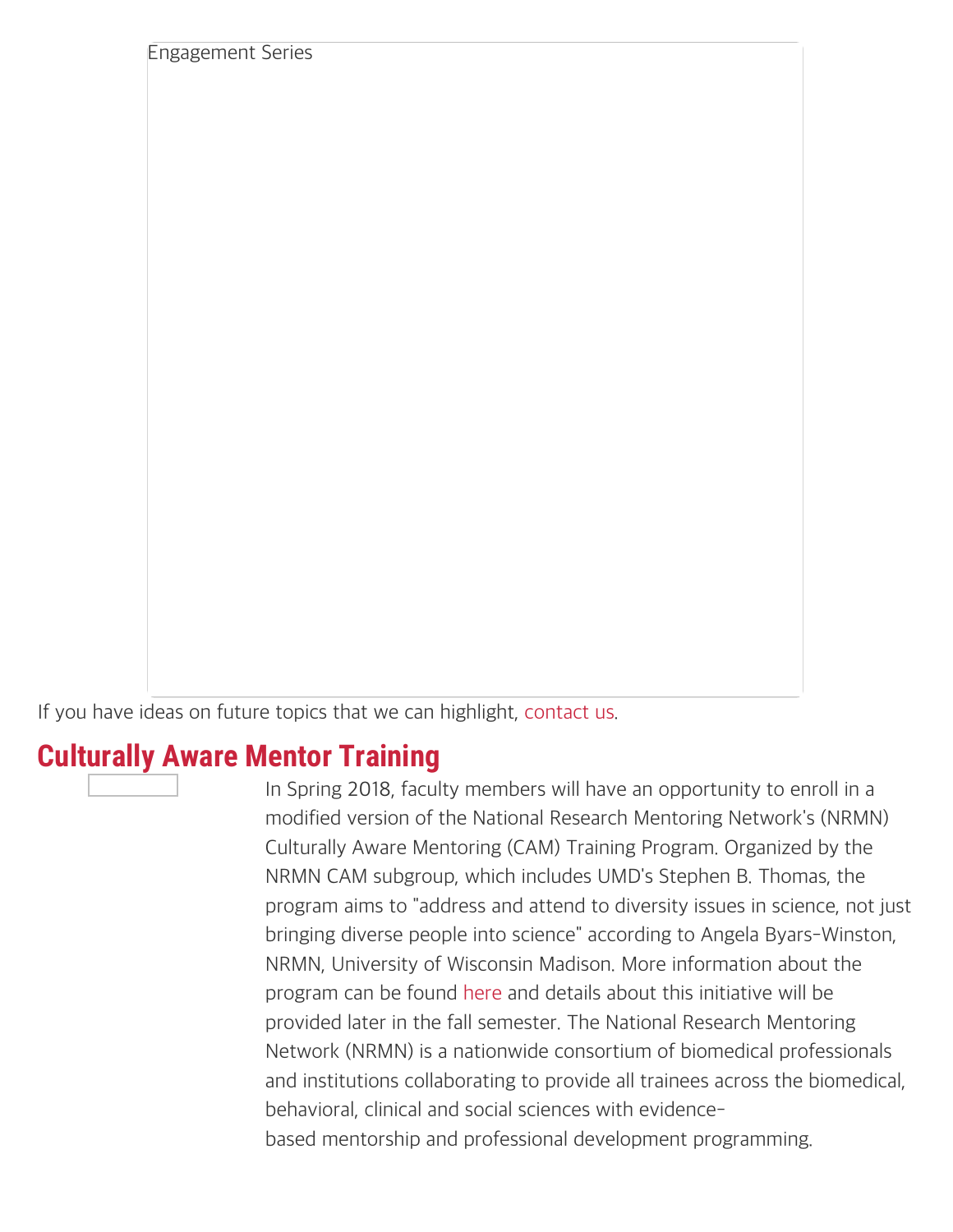### **University of Maryland Emeritus/Emerita**

On September 26, emeritus and emerita faculty members attended the Fall Meeting and Gathering in Van Munching Hall to discuss formation of an Association, group priorities and upcoming events and programs. Click [here](https://faculty.umd.edu/emeriti/) to learn more or email [faculty@umd.edu](mailto:faculty@umd.edu).



## **Telling Y(Our) Story: New Faculty Activities Reporting System**

We have selected [Activity Insight](https://digitalmeasures.com/) by Digital Measures as our faculty activities system to enable faculty and the University to promote and report faculty and University accomplishments, activities, and impacts. With the selection and procurement process now behind us, we are turning our attention toward a phased implementation process that will help us work towards the vision of "gather data once, reuse many times" in order to both reduce the burden on faculty for meeting reporting requirements and facilitate faculty and University reuse of reported activity data for research, instruction, and service purposes (e.g., faculty web pages, teaching portfolios, grant submissions, CVs).

As an aggregator of faculty activities, Activity Insight has the ability to incorporate data from many sources, including core University systems (e.g., instruction, personnel, research funding); external citation sources (e.g., PubMed, Web of Science, Google Scholar, Mendeley, Zotero, and more); and faculty (e.g., mentoring, service, additional productivity data). Our goal is to create as many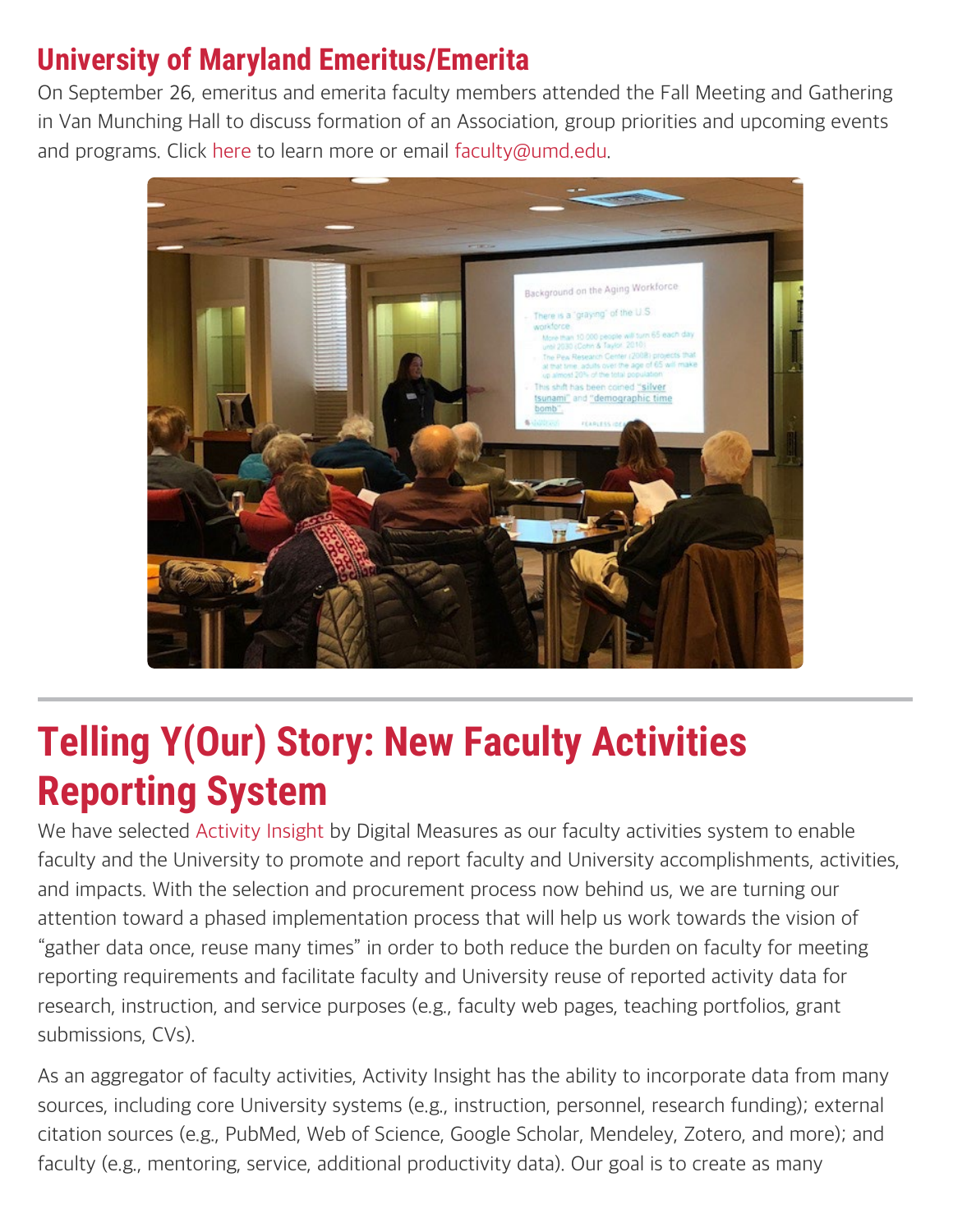integrations as possible, to include previously entered data in Lyterati, to capture automatically as many faculty activities as possible to reduce the burden on faculty - but faculty will still play an important role in verifying and completing their records of accomplishments.

The selection of Activity Insight centered on five key reasons:

- Its focus on faculty activities that enable us to meet our Promotion and Recognition; Demonstration; Connection; Administration; and Maintenance/Facilitation needs;
- An evaluation of Activity Insight's technical abilities, conducted by a review committee comprised of faculty, administrators, and staff from key stakeholder groups (e.g., IRPA, the Libraries, and DIT);
- Faculty feedback (e.g., vendor-provided webinars, surveys) throughout the selection process;
- Costs; and
- Vendor experience. Activity Insight is implemented in a variety of capacities (systemwide, campus level, college) at, for example, Penn State, Minnesota, Indiana, Nebraska, Illinois, Purdue, Michigan, Rutgers, Wisconsin, Ohio State. Further, Activity Insight is currently implemented on our campus in AGNR for Extension purposes, at UMBC, and at UMB (Nursing). In addition, Activity Insight is implemented at many other universities across the country.

For more information regarding the Faculty Activities Data project (including goals, timeline, and implementation approach), please go to:<https://faculty.umd.edu/data/>.

# **Faculty Tips and Resources**

Did you know that McKeldin Library has a dedicated office for quiet writing on the 7th floor open only to faculty members? To schedule writing time, click [here](http://umd.libcal.com/booking/researchcommons).

## **2017 New Administrators & New Faculty Orientations**

This past August, OFA held its annual New Administrators & New Faculty Orientations. Materials from each program are located [here.](https://faculty.umd.edu/orientation/index.html) Dates for the 2018 programs will be announced soon.

### **News**

[University of Maryland Joins Network of Colleges](https://umdrightnow.umd.edu/news/university-maryland-joins-network-colleges-and-universities-serving-baltimore-region) [and Universities Serving the Baltimore Region](https://umdrightnow.umd.edu/news/university-maryland-joins-network-colleges-and-universities-serving-baltimore-region)

[College Park Ready to Deliver Amazon HQ2](https://umdrightnow.umd.edu/news/college-park-ready-deliver-amazon-hq2)

[UMD Opens Outdoor Flight Laboratory to](https://www.umdrightnow.umd.edu/news/umd-opens-outdoor-flight-laboratory-advance-autonomy-robotics) [Advance Autonomy, Robotics](https://www.umdrightnow.umd.edu/news/umd-opens-outdoor-flight-laboratory-advance-autonomy-robotics)

### **Events**

- 10/11 [Academic Freedom & Free Speech Workshop](https://umdacademicfreedom.eventbrite.com/)
- 10/26 UMD @ Home and in the World: Research Ethics (registration opens soon)

Full event listing located here: <http://umdfacultyaffairs.eventbrite.com/>

[Distinguished Scholar-Teacher Lectures](https://faculty.umd.edu/awards/sched_dst.html)

10/18 Karen Carleton: Seeing is Believing: Vision in